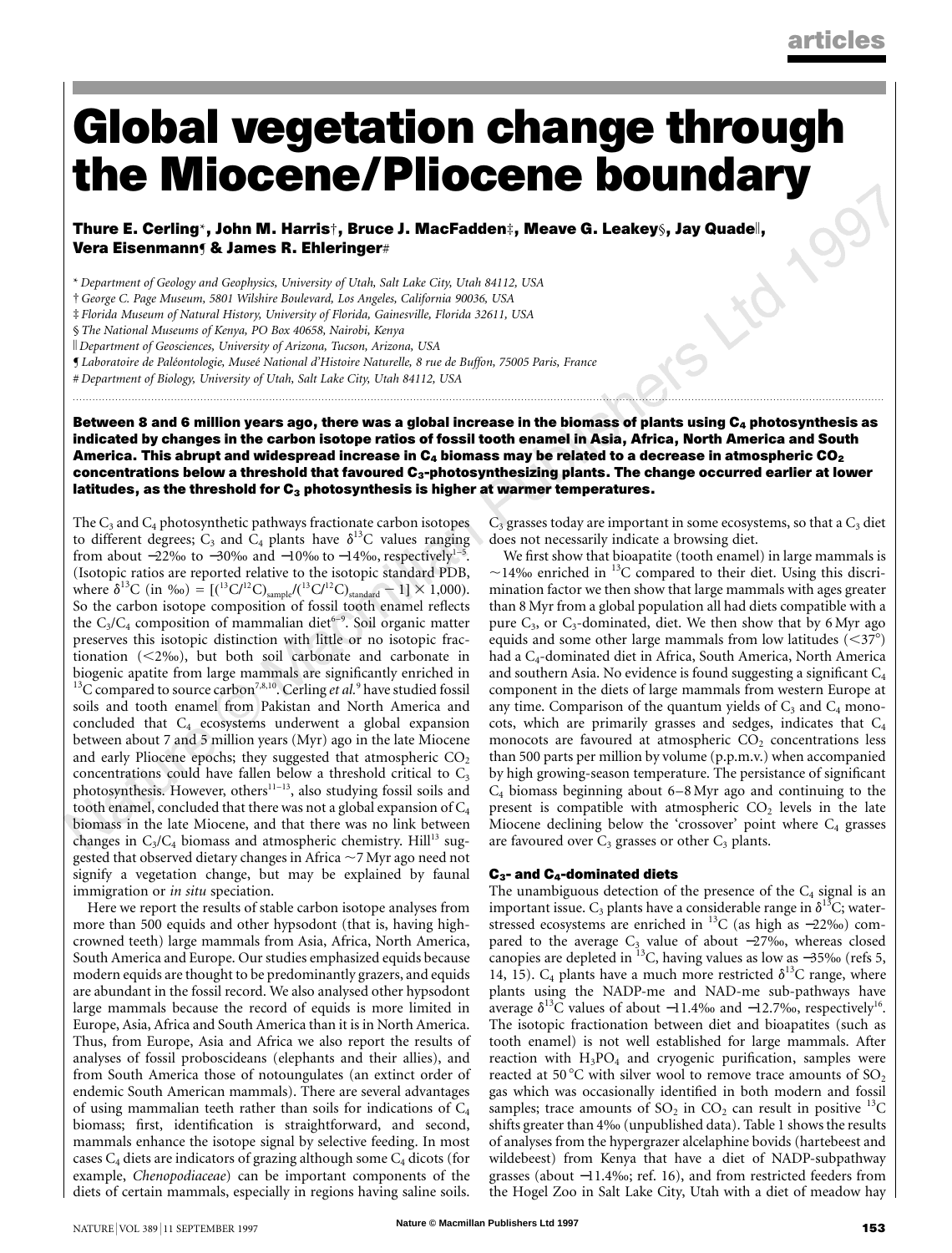and alfalfa (−26.5‰). These results indicate an isotope fractionation factor for both  $C_3$  and  $C_4$  diets in large mammals:  $\alpha_{\text{enamel-diet}}$  is 1.0143 to 1.0148, or  $\delta^{13}C_{\text{channel}} - \delta^{13}C_{\text{dict}} \approx 14.3\%$ , where  $\alpha_{\text{channel-diet}} =$  $(1,000 + \delta_{\text{enamel}})/(1,000 + \delta_{\text{dict}})$ . This enrichment in <sup>13</sup>C of ~14.3‰ for tooth enamel in large mammals compared to their diet is greater than observed in laboratory experiments on very small mammals (mice)<sup>17</sup>. Therefore a  $\delta^{13}$ C value for enamel of −8‰ would correspond to a dietary intake of −22‰ to −22.5‰, which is within the range of observed pure C<sub>3</sub> ecosystems and plants<sup>1,2,5,14</sup>. Water stress or high light conditions (or both) causes an enrichment of  ${}^{13}C$  in  $C_3$ plants<sup>5,14</sup> so that −8‰ for the  $\delta^{13}$ C of enamel can be taken as conservative 'cut-off' value to exclude the possibility of a 'false positive' indicating a significant C4 biomass in diet. For fossil samples, yet another correction should be considered: Friedli and others<sup>18</sup> and Marino and McElroy<sup>19</sup> have shown that the  $\delta^{13}C$  of the atmosphere and plants, respectively, have become 1.5‰ more negative in the past 150 years because of fossil-fuel burning. Therefore, the 'cut-off' for a pure  $C_3$  diet may be even more positive, perhaps even −7‰. Others<sup>11</sup> have used a 'cut-off' of −10.5‰ for tooth-enamel  $\delta^{13}$ C values to indicate significant C<sub>4</sub> biomass, which we believe is too <sup>13</sup>C-depleted for the reasons discussed above.

We analysed 226 different mammals (bovids, camelids, equids, proboscideans, rhinocerids, suids, tapirids) older than 8 Myr and find no evidence for a significant  $C_4$  component in diets of mammals from Europe, Africa, Asia, or the Americas. The average  $\delta^{13}$ C value for this suite was  $-10.6 \pm 1.3\%$  and only a single sample gave  $\delta^{13}C > -8\%$  ( $\delta^{13}C = -7.5\%$ ). These data are compatible with all the animals having diets from −22‰ to about −28‰, with an average diet of −25‰ which is in the range of the carbon isotopic composition for modern  $C_3$  plants. Figure 1 shows the  $\delta^{13}$ C values for 825 modern plants; also shown are  $\delta^{13}$ C for tooth enamel for 309 modern mammals, and 226 fossil mammals with ages older than 8 Myr. The modern mammals show a distinction between  $C_3$ -dominated and  $C_4$ -dominated diets, and the  $>8$ -Myr mammals indicate diets compatible with an essentially pure  $C_3$  diet.

The  $\delta^{13}$ C of the primary dietary signal is preserved in the fossil record in tooth enamel and does not seem to be affected by diagenesis. This is illustrated in Fig. 2 where we show the  $\delta^{13}C$ values for east African deinotheres (elephant-like ungulates of the order Proboscidea), other proboscideans, and equids through the past 20 million years. Deinotheres always have  $\delta^{13}$ C values consistent with a pure  $C_3$  diet, whereas the equids and proboscideans have  $\delta^{13}$ C values consistent with a C<sub>3</sub> diet before 8 Myr, but consistent with a C<sub>4</sub>-dominated diet after about 7 Myr. The deinotheres were collected from the same sedimentary deposits as the other fossils. In addition, palaeosols and other sedimentary carbonates from the Koobi Fora (Kenya) sequence<sup>20</sup> have  $\delta^{13}$ C values intermediate between the  $\delta^{13}$ C values for  $C_3$  and  $C_4$  endmembers.

#### **C4 ecosystem development in Neogene times**

The striking change from  $C_3$  to  $C_4$  ecosystems was first noted in palaeosol carbonates in the Siwalik sediments of Pakistan<sup>21</sup> which showed a change in  $\delta^{13}$ C starting about 7 Myr ago with values averaging about −10‰and reaching about 0‰by about 5 Myr ago. This can be compared to the record of equid and proboscidean tooth enamel from the same time interval (Fig. 2). These data show a significant  $C_4$  component in both the equid and proboscidean diet between 8 and 7 Myr, but that the  $C_4$  endmember diet was not reached until about 5 Myr (perhaps as early as 6 Myr). The transition begins at about 7.8 Myr using the palaeomagnetic timescale of Cande and Kent<sup>22</sup>, or  $7.3 \text{ Myr}$  using the older palaeomagnetic timescale of Berggren<sup>23</sup>. Equids first appear in the Pakistan sequence about 10.5 Myr, the time of the 'Hipparion datum' and become widespread throughout much of Europe, Africa and Asia. Notably, the earliest equids in the Siwalik sequence have a  $C_3$ -dominated diet.

East Africa has an abundant fossil record of proboscideans and equids. We report data from Maboko, Fort Ternan, the Turkana basin and the Suguta depression, and include in our discussion previously published data from the Baringo basin<sup>11</sup>. Both elephantids and equids changed from a  $C_3$ -dominated diet to a  $C_4$ dominated diet between about 8 and 7 Myr, while deinotheres retained a  $C_3$ -dominated diet (Fig. 2). Equids appear in east Africa by about 10 Myr, and in two sites older than 9 Myr equids have a  $C_3$  diet. The equids have transitional diets at about 8 Myr as recorded in the Samburu Hills, and have largely adapted to a  $C_4$ dominated diet by the time of the oldest sediments in the Lothagam sequence, estimated to be about 7.5 Myr. Elephantids show a similar pattern although they seem to lag the equids in making the transition to a  $C_4$ -dominated diet.

The South American record was sampled from deposits in Argentina and in southern Bolivia. Equids entered South America very late, so notoungulates were also included in our analysis. The ages of the samples in Fig. 2 are based primarily on the South American Land Mammal Ages (SALMA), although several samples are also included from well-dated Neogene (Pliocene + Miocene) deposits in northern Argentina<sup>24</sup>. Securely dated notoungulates have a  $C_3$  diet before 8 Myr, but show evidence for a significant  $C_4$ 



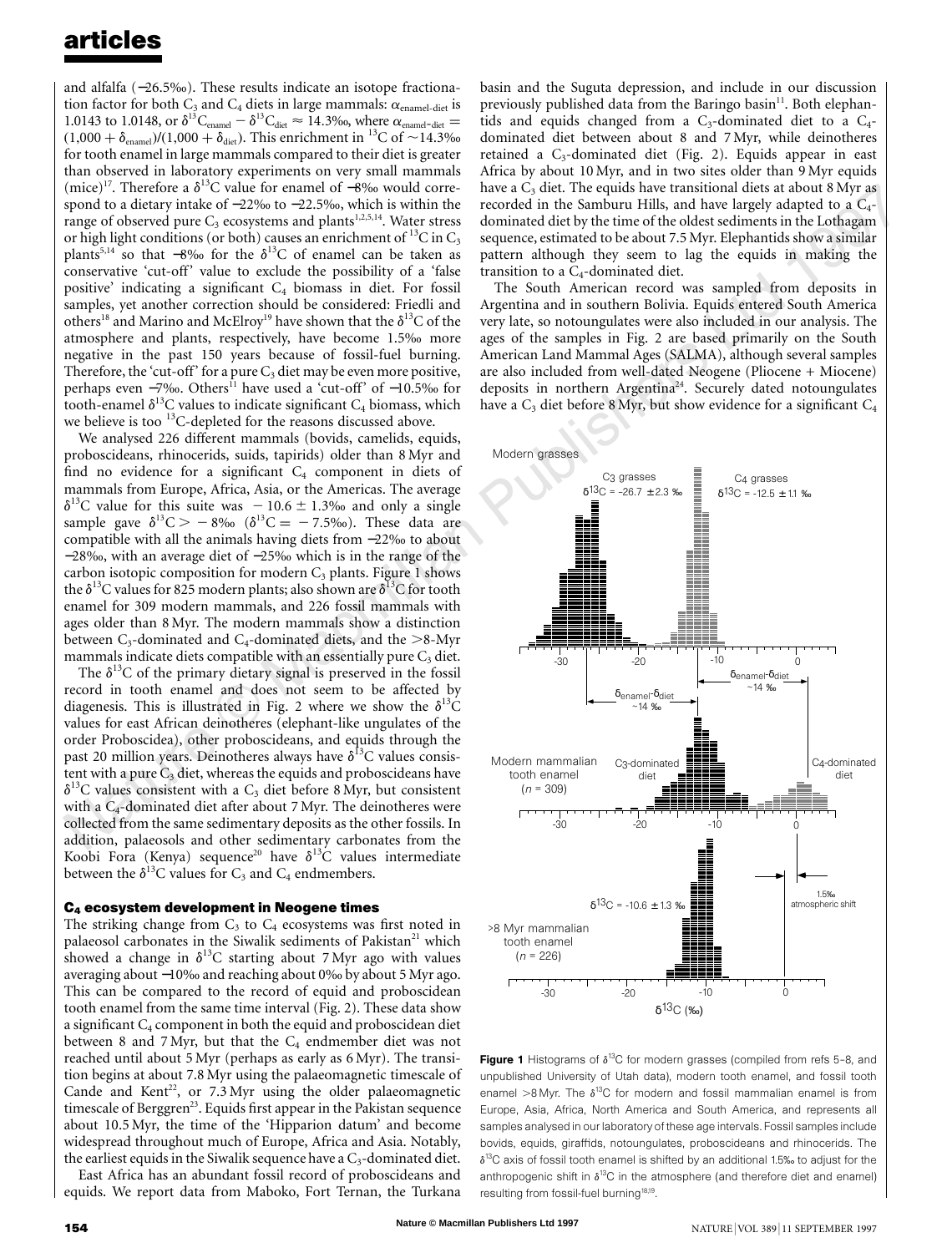component (−4.8‰) by 7.6 Myr (ref. 24).

We divided the North American data in a 'low-latitude'  $(<$ 37° N) and a 'high-latitude' group ( $>37^{\circ}$  N), 37° N represents a convenient dividing line placed at the northern boundaries of Oklahoma, New Mexico and Arizona, and is the approximate boundary between the southern Great Plains and the northern Great Plains. We report data from more than 300 fossil equids from North America. The lowlatitude group includes samples from Mexico, Florida, Texas, Oklahoma, New Mexico, Arizona and southern California. It shows a significant isotopic change in the late Hemphillian. All sites with ages older than 7 Myr have  $\delta^{13}$ C values between -8‰ and −15‰, but are as high as −2.7‰ at 6.8 Myr at Coffee Ranch in northern Texas. Late Hemphillian sites in Mexico have  $\delta^{13}$ C values up to +1.7‰by 5.7 Myr. Equids in the low-latitude region of North America show considerable scatter in the  $\delta^{13}$ C values, probably indicating a reliance on both  $C_3$  and  $C_4$  grasses possibly during different times of the year.

High-latitude sites from North America included Alaska, northern California, Idaho, Nebraska, Nevada, North Dakota, Oregon, South Dakota, Washington and Wyoming. Equids from these sites consumed a smaller fraction of  $C_4$  biomass than did the low-latitude equids. This is to be expected because of the lower abundance of  $C_4$ grasses in northern North America compared to southern North America<sup>25</sup>. Of the high-latitude sites, only those in Nebraska show significant  $C_4$  biomass in the diet where one  $\delta^{13}C$  enamel value reaches −3‰.

European sites in Fig. 2 are from Spain and France, between  $38^{\circ}$ and 48° N. Neither equids nor proboscideans show any evidence of a significant  $C_4$  biomass in their diets at any time during the past 20 Myr. This is consistent with the dominance of  $C_3$  plants in the region today, and agrees with data obtained from additional samples of equids and other ungulates from the eastern Mediterranean (for example, Samos, Pikermi, Pasalar)<sup>26,27</sup> and from Morocco

and Algeria in North Africa (unpublished data). These data suggest that  $C_4$  plants have not been a significant component of the biomass in western European or Mediterranean ecosystems at any time.

There is now evidence from four different widely separated regions (Pakistan, East Africa, low-latitude North America, and South America) for a significant expansion of  $C_4$  biomass between about 8 and 6 Myr. All samples older than about 8 Myr have  $\delta^{13}C$ values between −8‰and −15‰, yet by 6.8 Myrregions have at least some  $\delta^{13}$ C values that indicate a C<sub>4</sub>-dominated diet (>−4‰), and reach  $\delta^{13}C \approx 0\%$  by about 5 Myr or earlier. Meanwhile, fossil hypsodont herbivores from high-latitude North America show a subdued increase of  $C_4$  biomass in their diets, whereas those from Europe exhibit no increase. The pattern of dietary change with latitude (Fig. 3) in equids and proboscideans is compatible with conditions that would favour  $C_4$  biomass in hotter regions, but conditions that also promote  $C_4$  biomass expansion simultaneously in widespread parts of the globe. Figure 3 shows that we sampled both the northern and southern limbs of the  $C_3/C_4$  transition, which is between about  $25^{\circ}$  and  $40^{\circ}$  latitude in both hemispheres. The high variability in the  $C_4$  component of diet in such intermediate latitudes may be the result of several factors, such as the variability in growing season for different regions (for example, Mediterranean climates at about  $35^{\circ}$  have fewer  $C_4$  plants than monsoonal climates at the same latitude), variability in  $C_4$  biomass during different parts of the growing season (for example, spring versus summer conditions) or long-term climate fluctuations (for example, glacial versusinterglacial). Equatorial sites showlow isotopic variability for equid diets (Fig. 3).

#### **Faunal change in the latest Miocene**

The period in the late Miocene and Pliocene when we have identified significant change in diet was also a period of worldwide faunal change. Significant faunal turnover is observed in Pakistan,





Africa<sup>11,36</sup>. South American samples in bold are samples from a well-dated site<sup>24</sup> and the others<sup>43</sup> are shown as the average age according to their respective South American Land Mammal Age (SALMA)<sup>44</sup>.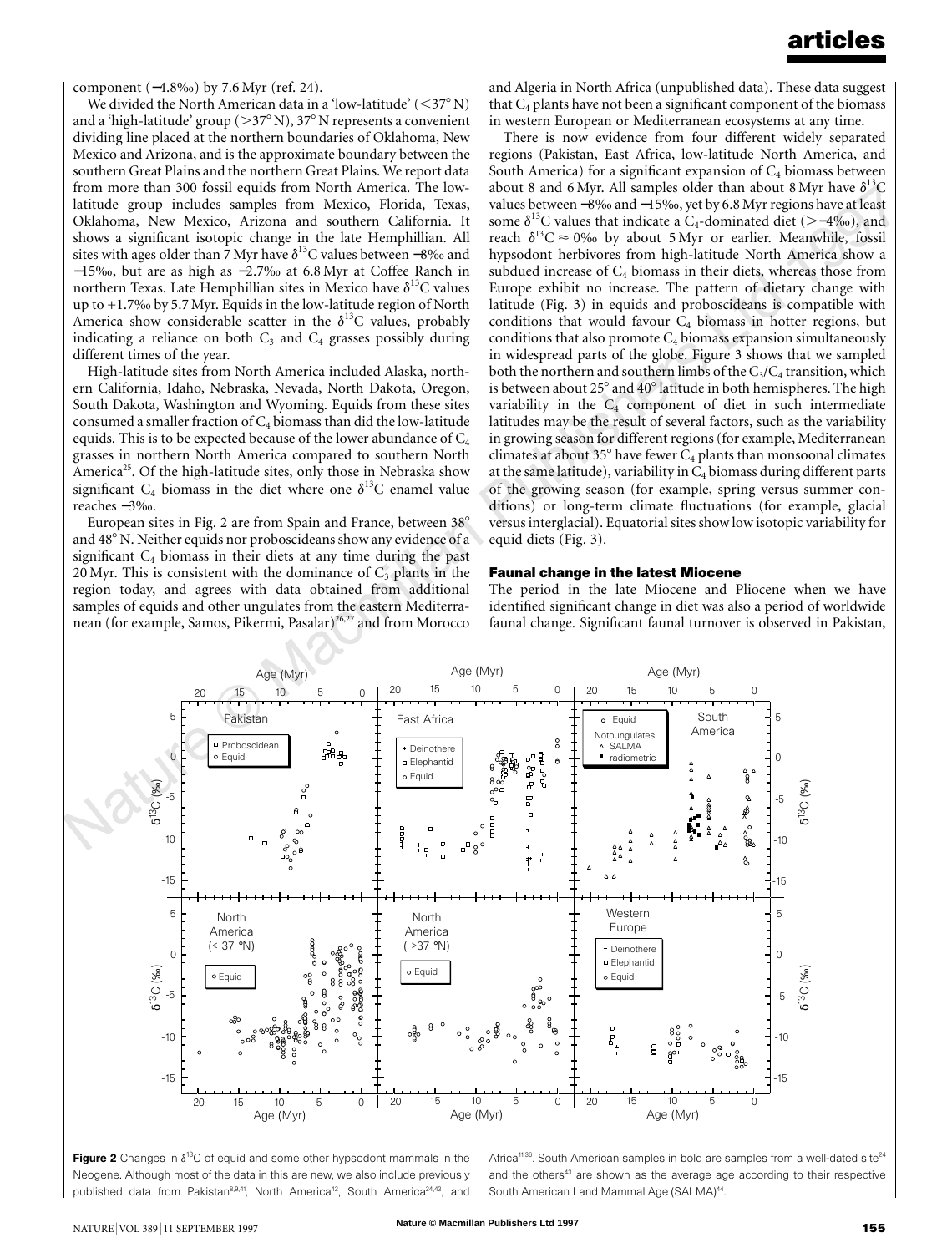| Table 1 $\delta^{13}$ C values for modern mammals and their diet                                                     |                                                                                |                                   |
|----------------------------------------------------------------------------------------------------------------------|--------------------------------------------------------------------------------|-----------------------------------|
| $\delta^{13}C$ (‰)                                                                                                   | Name                                                                           | Name                              |
| Wild grazers, Athi plains, Kenya (year of death, 1969): estimated $\delta^{13}C_{\text{diet}}, -11.4\%$ <sup>*</sup> |                                                                                |                                   |
| 3.1<br>.                                                                                                             | Coke's hartebeest                                                              | Alcelaphus buselaphus cokii       |
| 1.9                                                                                                                  | Coke's hartebeest                                                              | Alcelaphus buselaphus cokii       |
| 3.0                                                                                                                  | Coke's hartebeest                                                              | Alcelaphus buselaphus cokii       |
| 3.2                                                                                                                  | Coke's hartebeest                                                              | Alcelaphus buselaphus cokii       |
| 3.8                                                                                                                  | Coke's hartebeest                                                              | Alcelaphus buselaphus cokii       |
| 2.9                                                                                                                  | Wildebeest                                                                     | Connochaetes taurinus albojubatus |
| 3.9<br>.                                                                                                             | Wildebeest                                                                     | Connochaetes taurinus albojubatus |
| 3.2                                                                                                                  | Wildebeest                                                                     | Connochaetes taurinus albojubatus |
| 3.9                                                                                                                  | Wildebeest                                                                     | Connochaetes taurinus albojubatus |
| 3.7                                                                                                                  | Wildebeest                                                                     | Connochaetes taurinus albojubatus |
| $3.2 \pm 0.6$                                                                                                        | $(\delta^{13}C_{\text{enamel}} - \delta^{13}C_{\text{diet}} = 14.6)$ #         |                                   |
| Hogel Zoo animals: estimated $\delta^{13}C_{\text{dist}} - 26.5\% (n = 5)$                                           |                                                                                |                                   |
| $-12.8$                                                                                                              | African elephant                                                               | Loxodonta africana                |
| $-12.7$                                                                                                              | African elephant                                                               | Loxodonta africana                |
| $-13.7$                                                                                                              | Bactrian camel                                                                 | Camelus bactrianus                |
| $-12.9$                                                                                                              | Bactrian camel                                                                 | Camelus bactrianus                |
| $-13.0$                                                                                                              | Giraffe                                                                        | Giraffa camelopardalis            |
| $-12.0$                                                                                                              | Pigmy hippopotamus                                                             | Choeropsis liberiensis            |
| $-12.8$                                                                                                              | Pigmy hippopotamus                                                             | Choeropsis liberiensis            |
| $-12.0$                                                                                                              | Zebra                                                                          | Equus burchelli grantii           |
| $-12.0$                                                                                                              | 7ebra                                                                          | Equus burchelli grantii           |
| -124                                                                                                                 | Zebra                                                                          | Equus burchelli grantii           |
| $-12.6 \pm 0.5$                                                                                                      | $(\delta^{13}C_{\text{enamel}} - \delta^{13}C_{\text{diet}} = 13.9\%)\ddagger$ |                                   |

Hartebeest and wildebeest of East Africa are hypergrazers and have  $\delta^{13}$ C values 1-2‰ more positive than zebra of the same year of death and from the same location (unpublished data). The large mammals from the Hogel Zoo in Salt Lake City, Utah, all have a diet that is primarily meadow hay.

\* The average  $\delta^{13}$ C of C<sub>4</sub> grasses using the NADP sub-pathway is –11.4‰ (ref.16). C<sub>4</sub> grasses

in the Athi plains predominantly use this subpathway.<br>† Five samples of meadow hay and alfalfa pellets collected in 1991 give<br>δ<sup>13</sup>C = – 26.5 ± 0.7‰. Year of death for these animals was ‡ The ,14.3% difference between diet and enamel is compatible with the data in Bocherens *et al*. 50

North America, South America, Europe and Africa. There has been debate as to whether such changes were in response to local climate change, immigration or other factors<sup>13,28</sup>, but it is now clear from stable carbon isotope studies that an important global ecological change was underway at this time.

In Pakistan, many woodland-adapted mammals were replaced by more open-habitat representatives between 8 and 7 Myr (refs 29, 30). Tragulids are replaced by hypsodont artiodactyls, and true giraffes appear in the post-7.5 Myr assemblages, along with hippopotamid species<sup>30</sup>. After 7.4 Myr, local assemblages are dominated by hypsodont ungulates. Among the primates, *Sivapithecus* (a largebodied hominoid) and lorisids became extinct in Asia between 8 and 7 Myr ago, their place eventually being taken by cercopithecids (Old World monkeys) that appeared in the latest Neogene<sup>31</sup>. Late Miocene changes among the small mammals include extinction of dormice, and the appearance of more open-adapted advanced rhyzomyids and hares<sup>31</sup>.

In North America, equids reached their maximum diversity in the middle Miocene but their diversity was greatly reduced in the Hemphillian (late Miocene and earliest Pliocene, or about 7 to 4.5 Myr ago)<sup>32,33</sup>. Camelids, antilocaprids, palaeomerycids and gomphotheres were likewise greatly reduced in diversity during this interval. In general, the more hypsodont lineages from these families were favoured in the Pliocene. This Hemphillian episode of extinction was the most severe to be documented in the North



Figure 3  $\delta^{13}$ C of modern and fossil *Equus* versus latitude (all samples below 2,000 m elevation); we include data from Thackarey and Lee-Thorp<sup>45</sup> and data from Fig. 2. The equatorial dominance of  $C_4$  grasses, the transition to  $C_3$  grasses in intermediate latitudes (30-40 $^{\circ}$ ), and the dominance of  $C_3$  grasses at high latitudes ( $\sim$ >45°), can be seen.

American Neogene, exceeding in extent the late-Pleistocene extinction event<sup>32</sup>.

East African mammal faunas showed a marked shift in their community structure during the Neogene<sup>34,35</sup>. Early Miocene mammalian faunas in east Africa had a tropical-forest character with common taxa including hominoids, hyraxes, suids, rhinos and proboscideans. The Pliocene witnessed a sharp increase in seasonality with the faunas evolving a savanna-mosaic character. Grazing antelopes and hippos replaced chevrotains and anthracotheres as the dominant artiodactyls. Among the perissodactyls, three-toed equids replaced the browsing rhinos and hyraxes. High-crowned elephantids replaced bunodont long-jawed gomphotheres. Monkeys underwent a major radiation, replacing the diverse early and middle Miocene hominoid assemblage. During the terminal Miocene, open wooded-grassland habitats replaced the earlier less seasonal woodland/forest habitats; the Lothagam fauna seems to be transitional between the archaic earlier Miocene and the advanced Plio-Pleistocene faunas<sup>36</sup>.

It is now clear that the expansion of  $C_4$  grasses was a global phenomena beginning in the late Miocene and persisting to the present day. It was accompanied by important faunal changes in many parts of the world. It is not likely that the expansion of  $C_4$ biomass in the late Miocene is due solely to higher temperature or to the development of arid conditions. There have always been some parts of the Earth with hot, dry climates yet it seems that the  $C_4$ expansion was triggered by a single phenomenon as this expansion occurred simultaneously in widespread regions of the world that were separated by oceans (for example, the Old World, South America, North America). Significantly,  $C_4$  plants in the cooler parts of the planet did not respond as effectively as in the hotter regions. Thus the  $C_4$  expansion is not documented in the enamel of equids and proboscideans from the late Miocene and early Pliocene of western Europe, although by the lower Ruscinian of Europe hipparions (that were so abundant in the Miocene) have virtually disappeared, probably because of changing climate conditions<sup>37</sup>.

#### **Quantum yields, temperature and atmospheric CO2**

Plant metabolism responds directly to atmospheric  $CO<sub>2</sub>$  $concentrations<sup>38,39</sup>$ .  $C<sub>3</sub>$  plants respond to changes in atmospheric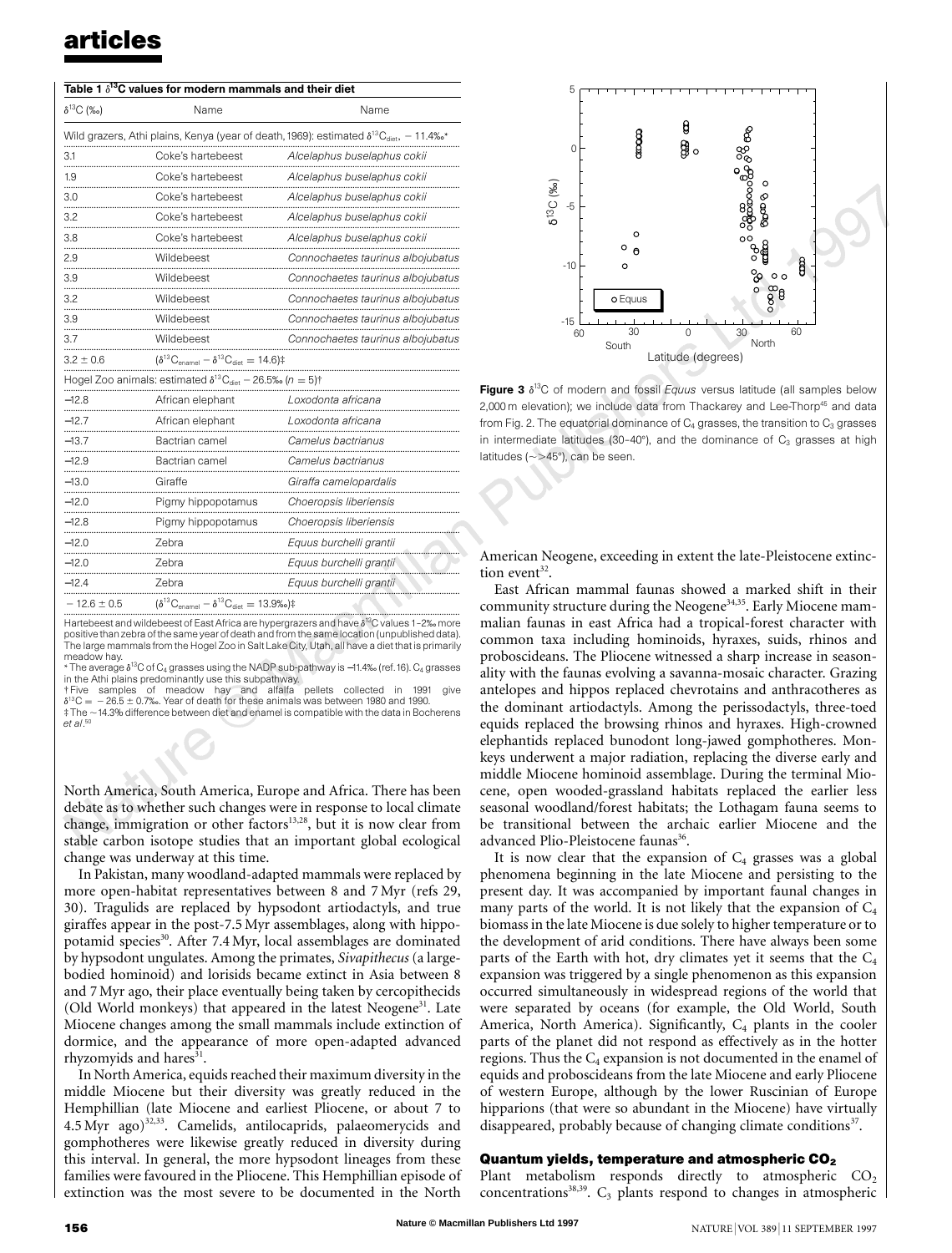

Figure 4 Results of a model for predicting  $C_3/C_4$  dominance of grasses related to temperature and partial pressure of  $CO<sub>2</sub>$  according to which photosynthetic pathway has the greater quantum yield; here 'temperature' is the daytime growing-season temperature. This model is based on the equations of Farquhar and von Caemmerer<sup>39</sup> using constants determined by Jordan and Ogren<sup>46</sup>. Parameters of the model, including quantum yield-patterns of  $C_3$  and  $C_4$  grasses, have been verified by comparing the model results with published observations<sup>47-49</sup>.

 $CO<sub>2</sub>$  with decreased maximum net photosynthetic rates that are related to lowered  $CO<sub>2</sub>$  levels because of both inherent  $CO<sub>2</sub>$ substrate limitations and higher photorespiration rates.  $C_4$  plants are less sensitive to atmospheric  $CO<sub>2</sub>$  levels.

The quantum yield (photosynthetic efficiency) of  $C_3$  grasses relative to  $C_4$  grasses varies with both atmospheric  $CO_2$  levels and temperature (Fig. 4). The crossover point favouring  $C_3$  over  $C_4$ grasses is dependent on temperature and partial pressure of  $CO<sub>2</sub>$  $(p_{CO_2})$  such that  $C_4$ -dominated ecosystems are favoured under low  $p_{CO}$ , conditions when accompanied by elevated temperature. The modern world is a 'C<sub>4</sub>-world' where  $C_4$  plants make up an important biomass in tropical, sub-tropical and some temperate ecosystems. When atmospheric  $CO<sub>2</sub>$  levels are high, above about 500 p.p.m.v., the  $C_3$  photosynthetic pathway would be favoured in all conditions except those with extremely high temperatures. The  $C_3$ -world', where  $C_4$  plants do not make up a significant fraction of the biomass even in tropical regions, is predicted to have been the more productive pathway from the origin of terrestrial vascular plants at about 400 Myr ago until the late Miocene between 8 to 6 Myr when the ' $C_4$ -world' became established. A possible exception to this could have been during the late-Carboniferous to Permian glaciation if  $p_{\text{CO}}$  levels were low enough and some plants independently evolved the  $C_4$  pathway, which was subsequently lost in the Mesozoic when  $CO<sub>2</sub>$  levels were again high.

The model of Fig. 4 explains some interesting features of the temporal change in diets of mammals shown in Fig. 2 and in the spatial change in diets shown in Fig. 3. The change from  $C_3$  to  $C_4$ diet in equids occurred somewhat earlier in tropical regions than in higher latitudes. In East Africa ( $3^{\circ}$  S to  $5^{\circ}$  N), the transition is very rapid and is complete between 8 to 7.5 Myr; in Pakistan  $(32-33° N)$ the transition is slightly more gradual and occurs between about 7.8 and 6 Myr; in southern North America  $(20-37°\text{ N})$  it takes place between 6.8 and 5.5 Myr; in central North America (Nebraska; 40–  $43^{\circ}$  N) the oldest sample analysed so far with a definite  $C_4$  signal is about 4 Myr and no samples have  $\delta^{13}$ C values above -2‰; in western Europe (between  $40^{\circ}$  and  $50^{\circ}$  N), there is no indication of a C4 diet at any time. This is compatible with a history where the 'crossover' of quantum yields favouring  $C_4$  plants over  $C_3$  plants was reached first at low latitudes, and at later times at successively higher

latitudes (because of lower temperature) as atmospheric  $CO<sub>2</sub>$  levels declined during the Neogene. It further implies we are unlikely to find evidence for widespread  $C_4$  plants in periods of the Earth's history where  $p_{CO_2}$  was higher than about 500 p.p.m.v.

The modern spatial pattern of  $C_4$  and  $C_3$  grasses shows that  $C_4$ grasses dominate in tropical and subtropical regions, that the transition to  $C_3$  grasses takes place between about 30 $\degree$  and 45 $\degree$ latitude, and that  $C_3$  grasses dominate at high latitudes (Fig. 3). Figure 4 shows that the crossover for the modern atmospheric level of  $CO<sub>2</sub>$  (280 p.p.m.v. for the pre-industrial value of  $CO<sub>2</sub>$ ) is between 16 °C and 20 °C (daytime growing-season temperature), with  $C_3$ grasses being favoured in cooler regions (such as high latitudes and high altitudes).

This model is compatible with gradually decreasing  $CO<sub>2</sub>$  in the atmosphere during the Tertiary, and crossing a threshold important to  $C_3$  photosynthesis near the end of the Miocene. Changes in atmospheric  $CO<sub>2</sub>$  levels are related to continental weathering; increased weathering rates during the past 40 Myr, especially in the tectonically active Himalayan–Tibetan region, have resulted in a lowering of  $CO_2$  (ref. 40). The culminating effect is a world where  $C_3$ plants are increasingly starved by decreasing atmospheric  $CO<sub>2</sub>$  levels in the late Neogene, a world where  $\mathrm{C}_4$  plants have an advantage over  $C_3$  plants in many environments.

This model also has important implications concerning the present glacial–interglacial period of Earth's history, and the future of the Earth where atmospheric  $CO<sub>2</sub>$  concentrations are increasing because of fossil fuel burning. First, this model implies that at very low  $CO<sub>2</sub>$  conditions, such as during the glacial periods,  $C_3$  grasses would have been at a great disadvantage worldwide so that at intermediate and low latitudes an expansion of  $C_4$  grasses would be expected. The  $CO<sub>2</sub>$  concentration minima of about 160 to 180 p.p.m.v., reached during the Last Glacial Maximum, seems to be near the limit for successful competition of  $C_3$  grasses with respect to  $C_4$  grasses. Second, this model implies that  $C_4$  grasses will be at an increasing disadvantage as  $CO<sub>2</sub>$  levels increase owing to humankind's energy appetite, in agreement with other models. This has further evolutionary implications because the past 7 Myr of evolution, including the evolution of hominids, has been in the  $C_4$ world'. By increasing atmospheric  $CO<sub>2</sub>$  concentrations humans may be changing the Earth's atmosphere to conditions not favourable to a ' $C_4$ -world', which were the conditions in which they originally evolved.

Received 26 December 1996; accepted 23 July 1997.

- 1. Bender, M. M. Variations in the <sup>13</sup>C/<sup>12</sup>C ratios of plants in relation to the pathway of photosynthetic carbon dioxide fixation. *Phytochemistry* **10,** 1239–1245 (1971).
- 2. Winter, K., Troughton, J. H. & Card, K. A.  $\delta^{13}$ C values of grass species collected in the northern Sahara Desert. *Oecologia* **25,** 115–123 (1976).
- 3. Brown, W. V. The Kranz syndrome and its subtypes in grass systematics. *Mem. Torrey Bot. Club* **23,** 1– 97 (1977).
- 4. Vogel, J. C., Fuls, A. & Ellis, R. P. The geographical distribution of Kranz grassesin South Africa. *S. Afr. J. Sci.* **74,** 209–215 (1978).
- 5. Farquhar, G. D., Ehleringer, J. R. & Hubrick, K. T. Carbon isotopic discrimination and photosynthesis. *Annu. Rev. Plant Physiol. Mol. Biol.* **40,** 503–537 (1989).
- 6. Quade, J. *et al*. A 16-Ma record of paleodiet using carbon and oxygen isotopes in fossil teeth from Pakistan. *Chem. Geol.* **94,** 183–192 (1992).
- 7. Lee-Thorp, J. & van der Merwe, N. Carbon isotope analysis of fossil bone apatite. *S. Afr. J. Sci.* **83,** 712– 715 (1987).
- 8. Wang, Y., Cerling, T. E. & MacFadden, B. J. Fossil horses and carbon isotopes: new evidence for Cenozoic dietary, habitat, and ecosystem changes in North America. *Palaeogeogr. Palaeoclimatol. Palaeoecol.* **107,** 269–279 (1994).
- Cerling, T. E., Wang, Y. & Quade, J. Expansion of C<sub>4</sub> ecosystems as an indicator of global ecological change in the late Miocene. *Nature* **361,** 344–345 (1993).
- 10. Cerling, T. E., Quade, J., Wang, Y. & Bowman, J. R. Carbon isotopes in soils and paleosols as ecological and paleoecologic indicators. *Nature* **341,** 138–139 (1989).
- 11. Morgan, M. E., Kingston, J. D. & Marino, B. D. Carbon isotope evidence for the emergence of C<sub>4</sub> plants in the Neogene from Pakistan and Kenya. *Nature* **367,** 162–165 (1994).
- 12. Kingston, J. D., Marino, B. & Hill, A. Isotopic evidence for Neogene hominid paleoenvironments in the Kenya Rift Valley. *Science* **264,** 955–959 (1994).
- 13. Hill, A. in *Paleoclimate and Evolution with Emphasis on Human Origins*(eds Vrba, E. S., Denton, G. H., Partridge, T. C. & Burckle, L. H.) 178-193 (Yale Univ. Press, New Haven, 1995). 14. Ehleringer, J. R., Hall, A. E. & Farquhar, G. D. (eds) *Stable Isotopes and Plant Carbon/Water Relations*
- (Academic, San Diego, 1993).
- 15. van der Merwe, N. J. & Medina, E. Photosynthesis and 13C/12C ratios in Amazon rain forests.*Geochim. Cosmochim. Acta* **53,** 1091–1094 (1989).
- 16. Hattersley, P. W. δ<sup>13</sup>C values of C<sub>4</sub> types of grasses. Aust. J. Plant Physiol. 9, 139-154 (1982)